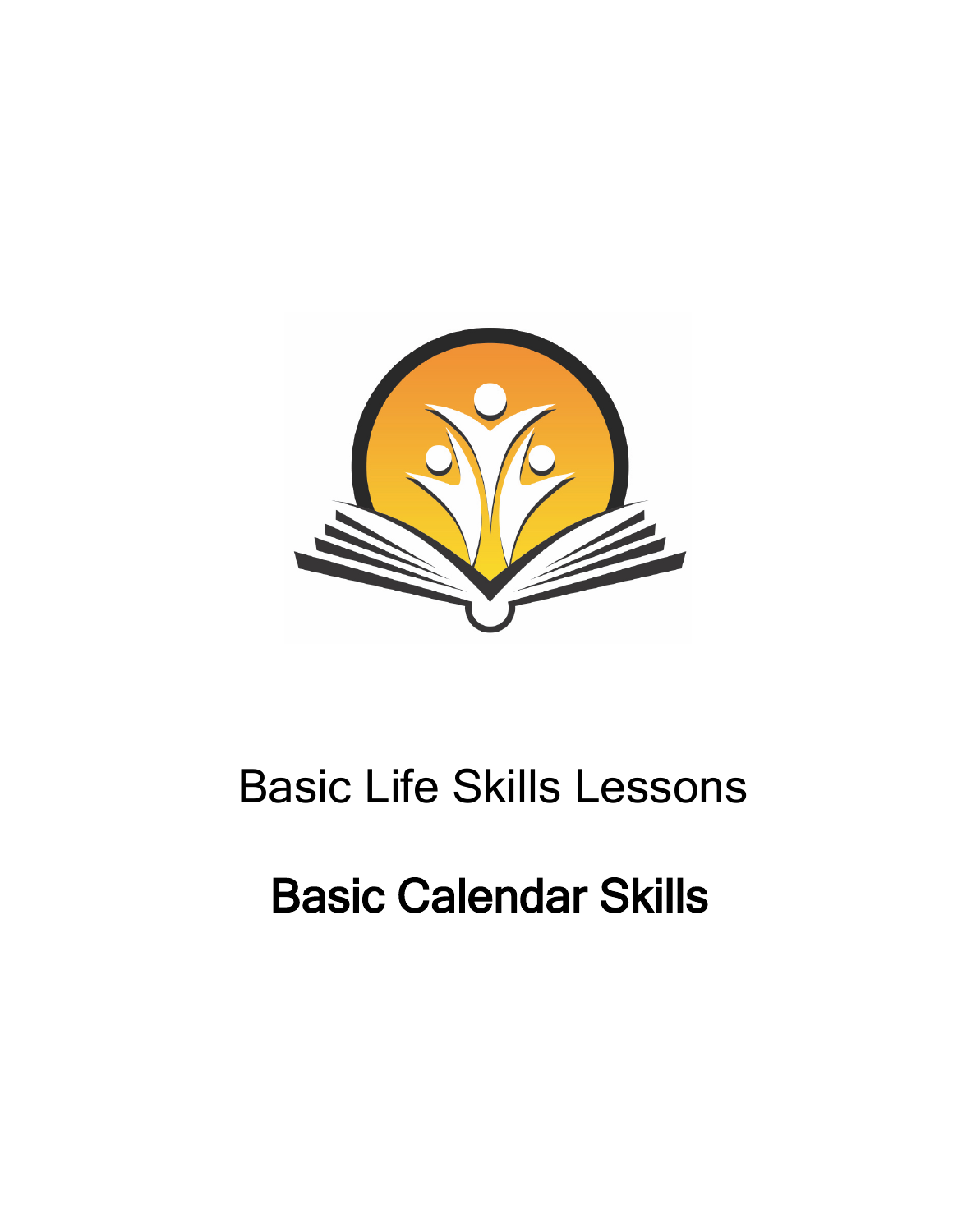

### **Basic Calendar Skills**

#### **New Vocabulary**

Monday – Lunes Tuesday – Martes Wednesday – Miércoles Thursday – Jueves Friday – Viernes Saturday – Sábado Sunday – Domingo Week – Semana Weekend – Fin de semana

#### **Learning Objectives:**

1) Knowing how to use a calendar

- 2) Schedule daily / weekly appointments and/or classes
- 3) Track hours worked

#### **Materials Needed:**

1) One full-year calendar or a calendar app downloaded to student's smart phone

- 2) Calculator if student wants to track hours worked
- 3) Student's cellular phone or laptop with recording capabilities
- 4) White board and dry erase markers

**Language Note:** The following lessons are intended to be taught entirely in Spanish for beginning English Language Learners. If your students are more advanced, these same lessons can be taught using as much English as is appropriate.

**Lesson Note:** Teacher can voice record all of the vocabulary associated with this lesson. Have student listen to the recording every day for one week. When student has memorized the vocabulary have him/her send a voice recording to teacher either using WhatsApp or My Memos. Student could also leave voicemail message for teacher.

| <b>Time</b>       | <b>Procedure</b>                                                                                                                   |
|-------------------|------------------------------------------------------------------------------------------------------------------------------------|
| 5 Minutes         | <b>I. Give Pre-Assessment</b>                                                                                                      |
| <b>10 Minutes</b> | II. Introductory discussion:<br>Do you use a calendar? What could you use a calendar for? Do you track the<br>hours that you work? |

#### **Additional Vocabulary**

January – Enero February – Febrero March – Marzo April – Abril May – Mayo June – Junio July – Julio August – Agosto September – Septiembre October- Octubre November – Noviembre December – Diciembre Day – Día Month – Mes Year – Año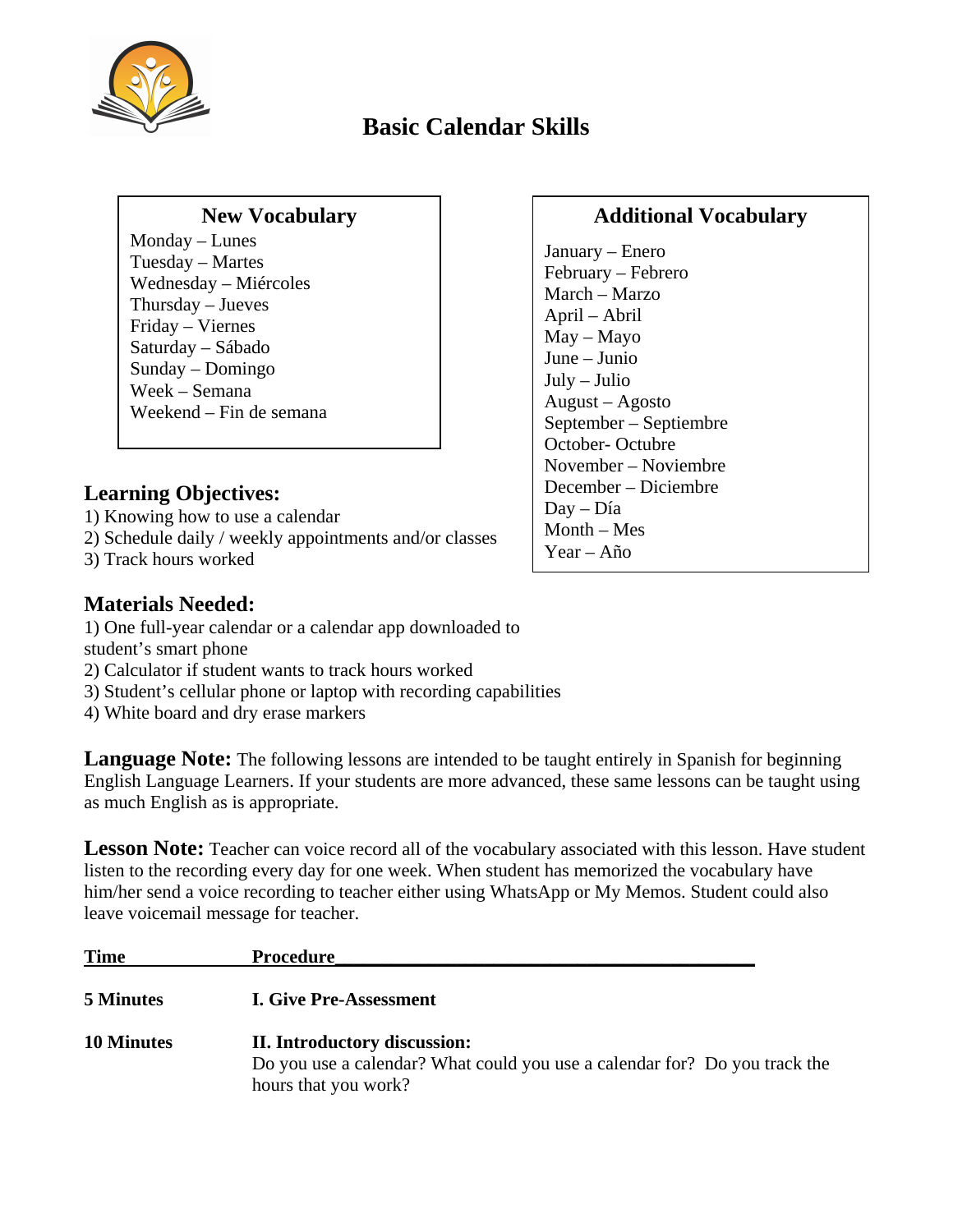**10 Minutes III. Brainstorm** ways in which a calendar could be helpful in your students' lives. Let your students generate ideas and be sure to discuss objectives.

#### **10-15 Minutes V. Teach days of the week:**

1) Ask students to write the days of the week in English and Spanish on a white board.

2) Using the white board text as a visual aid, have the students repeat the English days of the week in

order after you say the Spanish word followed by the English word. Be creative and have fun!

3) Once students are comfortable with the days of the week, you can add "week/semana" and "weekend/fin de semana."

4) Practice months of the year. Use index cards, white board, or recording system.

#### **20 Minutes VI. Calendar Skills:**

1) Hand out calendar or download calendar app and ask students if they can find the current month. 2) Ask students to read out loud the days of the week at the top of the calendar.

3) What day does the week start with? (Explain that the week starts with Sunday in the U.S.) Is it the same in your country?

4) Work with students to write their typical work schedule on the calendar. Have them add in any classes, special appointments or family members birthdays.

5) Add work hours to calendar and compare paycheck stub to hours worked

#### **5 Minutes VII. Give Post-Assessment**

#### **10 Minutes VIII. Conduct Skills Assessment Below**

Have student schedule their time on their calendar of choice. An example of this could be: 1) you work Monday to Thursday from 4am to 4pm. 2) you work Saturdays and Sundays from 4pm to midnight. 3) Fridays are your day off and your English class is from 1pm to 2:30 pm.

#### **Enhancement Activities:**

By adding the option of using calendar apps and scheduling work and classes which can be repeated weekly, monthly or yearly (good for remembering special yearly birthdays) with built in reminders and alerts this lesson becomes interesting and fun. Also when the student is willing to play with voice recording apps learning can continue even without teacher being present.

#### **Skills Assessment Rubric**

| Student is unable to | Student has created  | Student is able to  | Student is able to  |
|----------------------|----------------------|---------------------|---------------------|
| do task.             | his/her schedule on  | successfully create | successfully create |
|                      | calendar but has     | his / her own       | his/her current     |
|                      | missed some details. | schedule using a    | schedule.           |
|                      |                      | calendar or an app. |                     |
|                      |                      |                     |                     |
|                      |                      |                     |                     |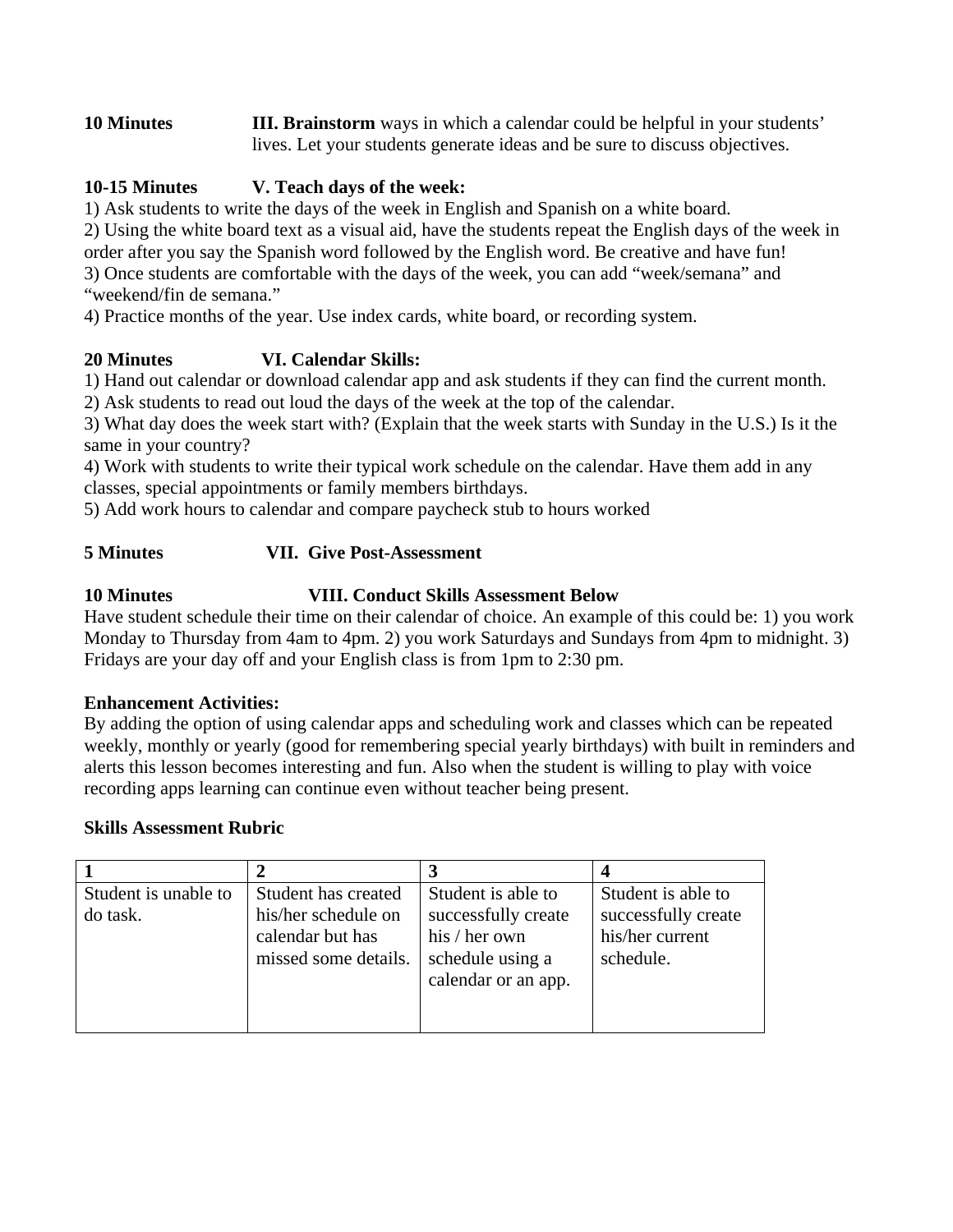|         | <b>Basic Calendar Skills</b>                                   | Date:                                                                                                           |       |
|---------|----------------------------------------------------------------|-----------------------------------------------------------------------------------------------------------------|-------|
|         | Pre-Assessment                                                 | Name:                                                                                                           |       |
|         |                                                                | Circle the correct answer.                                                                                      |       |
|         | 1. How many days are there in a week?                          | a. 12<br>b.5<br>c. 7<br>d. 10                                                                                   |       |
| worked. | 2. Calendars can be used to track hours                        | <b>True</b>                                                                                                     | False |
|         | 3. How many months are in a year?                              | a. 10<br>b.7<br>c. $2$<br>d. 12                                                                                 |       |
|         | 4. Calendars are used to schedule<br>appointments and classes. | True                                                                                                            | False |
|         | 5. What are the days are in a weekend?                         | a. Friday, Saturday<br>b. Thursday, Friday<br>c. Saturday, Sunday<br>d. Monday, Tuesday<br>e. none of the above |       |
|         |                                                                | Total Correct:                                                                                                  |       |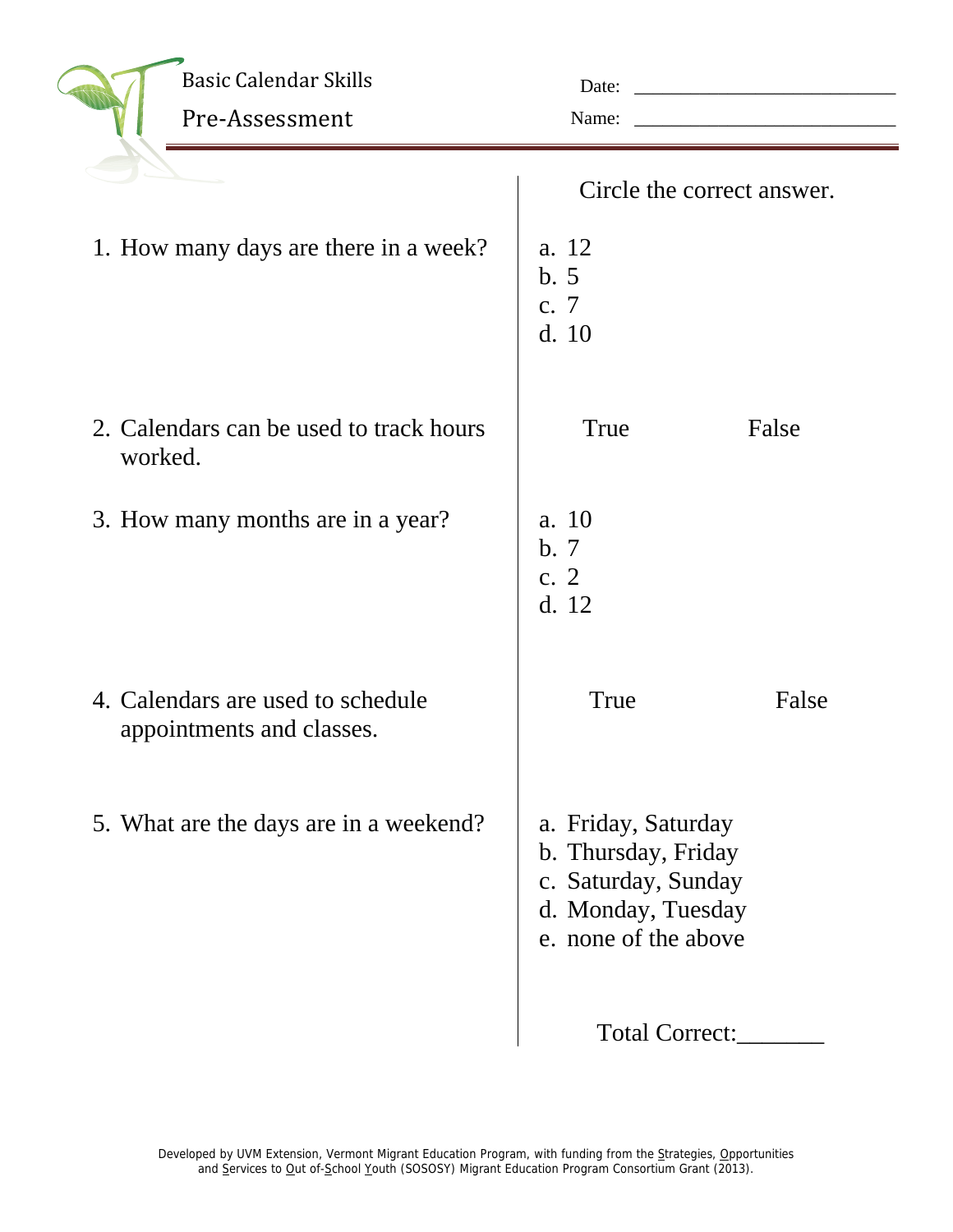| Conocimiento Básico del Calendario<br>Pre-Evaluación                            | Fecha:<br>Nombre:                                                                                                  |       |
|---------------------------------------------------------------------------------|--------------------------------------------------------------------------------------------------------------------|-------|
|                                                                                 | Circula la respuesta correcta.                                                                                     |       |
| 1. ¿Cuántos días tiene una semana?                                              | a. 12<br>b.5<br>c. 7<br>d. 10                                                                                      |       |
| 2. $\lambda$ Se pueden usar los calendarios<br>para anotar las horas laboradas? | Verdadero                                                                                                          | Falso |
| 3. ¿Cuántos meses tiene un año?                                                 | a. 10<br>b.7<br>c. $2$<br>d. 12                                                                                    |       |
| 4. Se usan los calendarios para<br>programar citas y clases.                    | Verdadero                                                                                                          | Falso |
| 5. ¿Qué días están en el fin de<br>semana?                                      | a. viernes, sábado<br>b. jueves, viernes<br>c. sábado, domingo<br>d. lunes, martes<br>e. ninguno de los anteriores |       |
|                                                                                 | Total de Aciertos:                                                                                                 |       |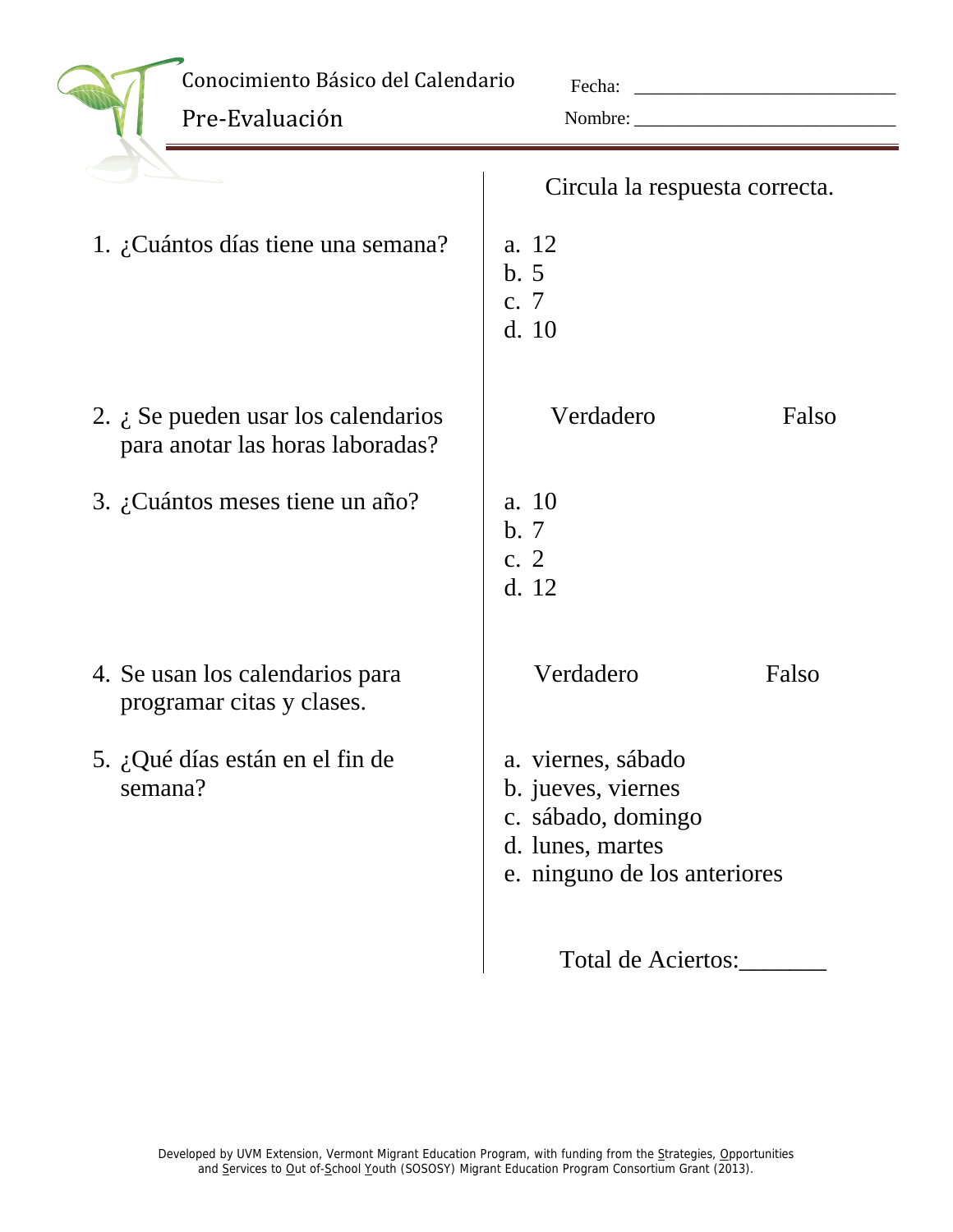| <b>Basic Calendar Skills</b>                                        |                                                                                                                 |       |
|---------------------------------------------------------------------|-----------------------------------------------------------------------------------------------------------------|-------|
| Post-Assessment                                                     | Name:                                                                                                           |       |
|                                                                     | Circle the correct answer.                                                                                      |       |
| 1. How many days are there in a week?                               | a. 12<br>b.5<br>c. 7<br>d. 10                                                                                   |       |
| 2. Calendars can be used to track hours<br>worked.                  | True                                                                                                            | False |
| 3. How many months are in a year?                                   | a. 10<br>b.7<br>c. $2$<br>d. 12                                                                                 |       |
| 4. Calendars can be used to schedule<br>appointments and classes.   | True                                                                                                            | False |
| 5. What are the days are in a weekend?                              | a. Friday, Saturday<br>b. Thursday, Friday<br>c. Saturday, Sunday<br>d. Monday, Tuesday<br>e. none of the above |       |
| Write the seven days of the week in the correct order. (not scored) |                                                                                                                 |       |

Total Correct:\_\_\_\_\_\_\_\_

Developed by UVM Extension, Vermont Migrant Education Program, with funding from the Strategies, Opportunities and Services to Out of-School Youth (SOSOSY) Migrant Education Program Consortium Grant (2013).

\_\_\_\_\_\_\_\_\_\_\_\_\_\_\_\_\_\_\_\_\_\_\_\_\_\_\_\_\_\_\_\_\_\_\_\_\_\_\_\_\_\_\_\_\_\_\_\_\_\_\_\_\_\_\_\_\_\_\_\_\_